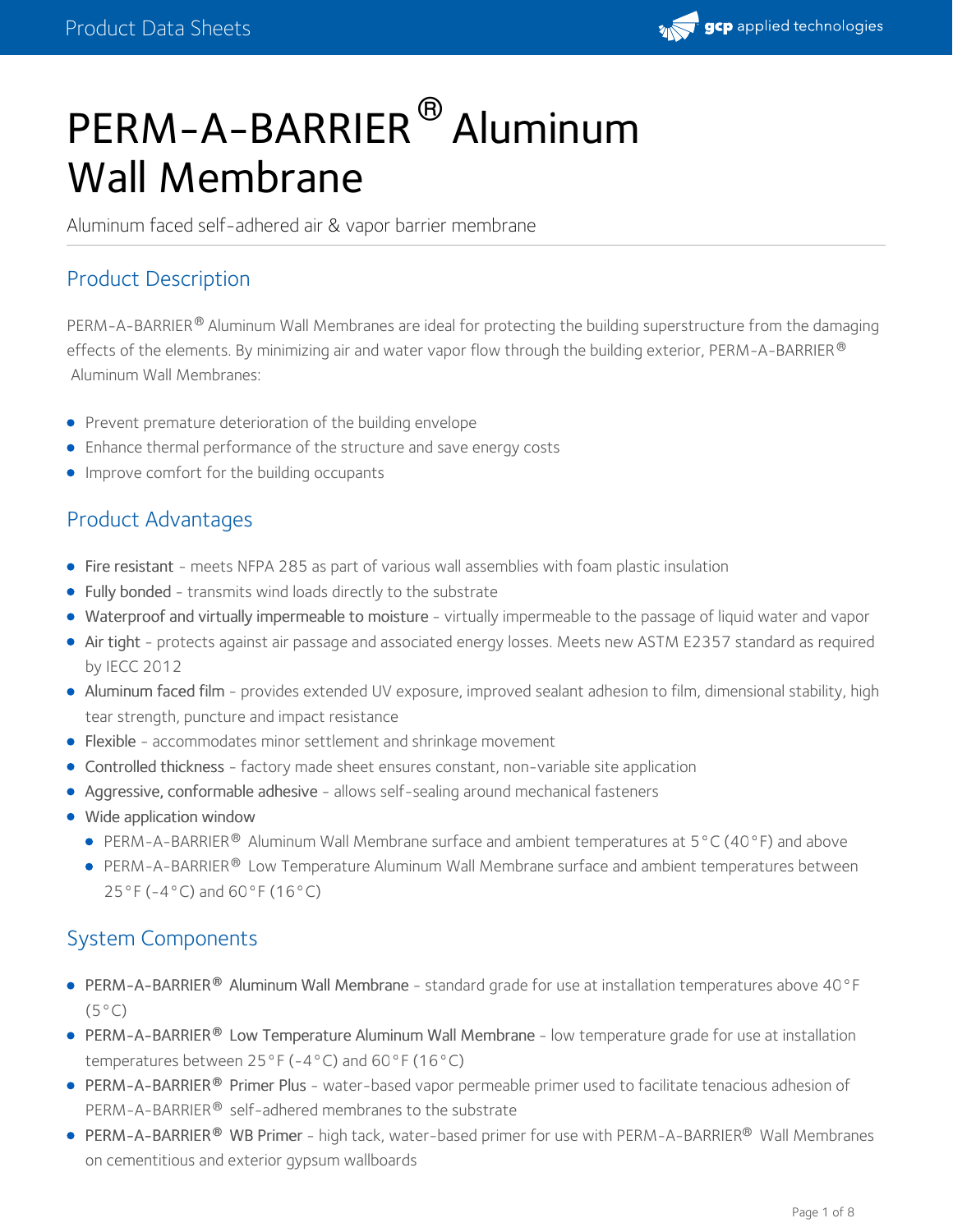

- BITUTHENE<sup>®</sup> Primer B2 LVC low VOC primer for priming green concrete and damp surfaces
- S100 Sealant one part neutral curing, ultra low modulus silicone sealant for sealing penetrations, terminations, brick ties and final terminations.
- BITUTHENE<sup>®</sup> Mastic rubberized asphalt mastic for sealing penetrations, terminations, brick ties, etc.
- BITUTHENE® Liquid Membrane two component, trowel grade, asphalt modified urethane for sealing patches, terminations, brick ties, etc.
- PERM-A-BARRIER **®** Wall Flashing fully adhered throughwall flashing system
- **PERM-A-BARRIER® Aluminum Flashing fully adhered flashing for protecting and sealing critical detail areas**

#### Installation

#### Safety

PERM-A-BARRIER® products must be handled properly. Vapors from the mastic and solvent-based primer are harmful and flammable. For these products, the best available information on safe handling, storage, personal protection, health and environmental considerations has been gathered. Refer to product label and SDS (Safety Data Sheet) before use. All users should acquaint themselves with this information prior to working with the material. Carefully read detailed precaution statements on the product labels and SDS before use. SDSs can be obtained from our web site or by contacting us toll free at 866-333-3SBM (3726).

#### Surface Preparation

Surface must be smooth, clean, dry and free of voids, spalled areas, loose aggregate, loose nails, sharp protrusions or other matter that will hinder the adhesion or regularity of the wall membrane installation. Clean loose dust or dirt from the surface to which the wall membrane is to be applied by wiping with a clean, dry cloth or brush.

If the substrate is damp, allow to dry or use BITUTHENE®Primer B2 LVC to prepare the area to receive the membrane.

#### Temperature

PERM-A-BARRIER® Aluminum Wall Membrane may be applied only in dry weather when air and surface temperatures are above 40°F (5°C). PERM-A-BARRIER® Low Temperature Aluminum Wall Membrane may be applied only in dry weather when air and surface temperatures are between 25°F (-4°C) and 60°F (16°C).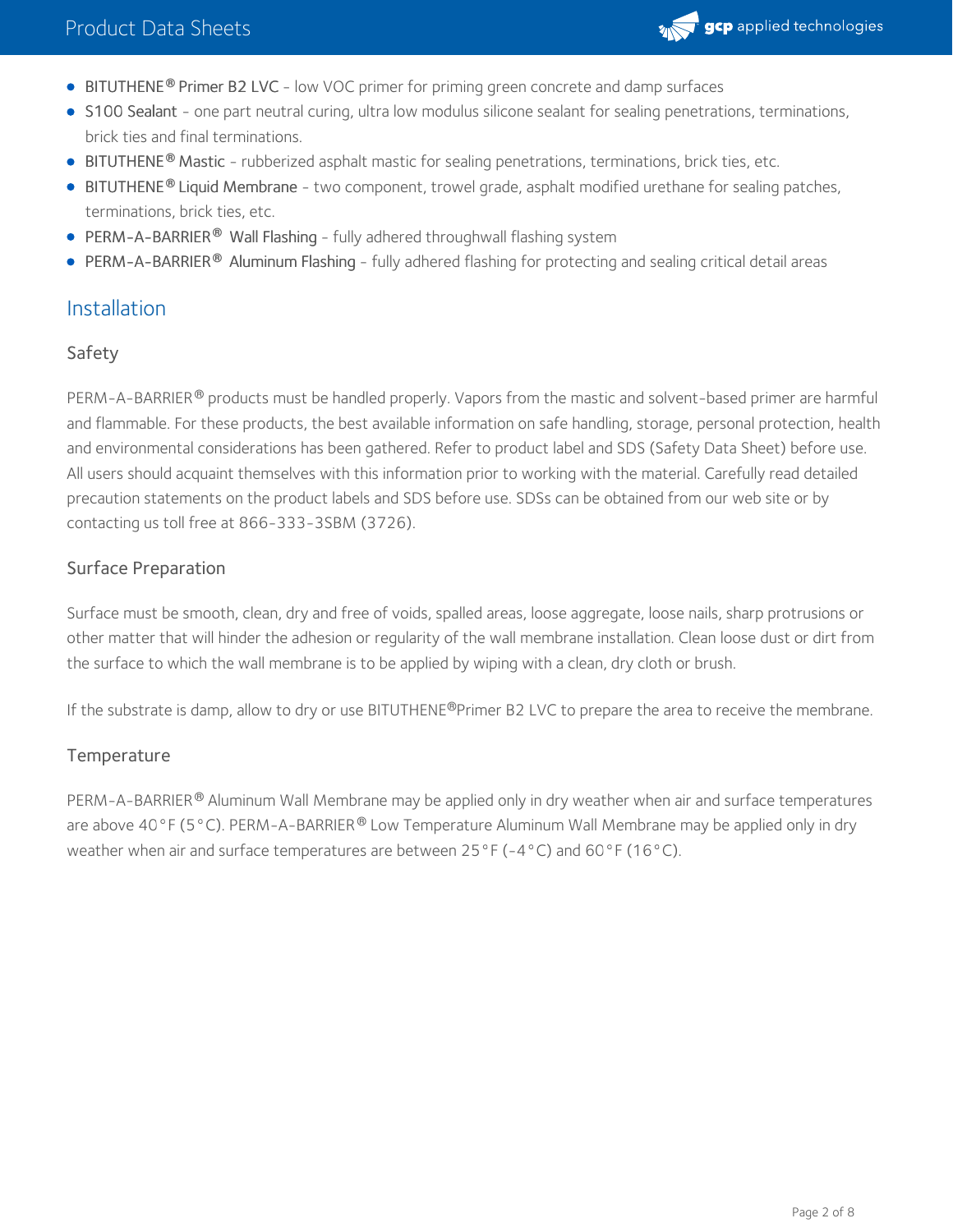



#### Application

PERM-A-BARRIER® Primer Plus and PERM-A-BARRIER® WB Primer are water-based primers which impart an aggressive, high tack finish on the treated substrate. They are packaged ready to use and are specifically designed to facilitate tenacious adhesion of PERM-A-BARRIER® Wall Membranes to various substrates including glass-mat faced gypsum sheathing. Refer to Technical Letter 2, *Substrate Preparation for Application of PERM-A-BARRIER® Products* to GlassMat Faced Gypsum Sheathing for priming requirements on specific glass-mat faced sheathing products.

#### Membrane Application

Cut membrane into easily handled lengths. Apply membrane horizontally or vertically to primed substrates receiving post-applied masonry anchors (ties), such as gypsum sheathing.

Apply PERM-A-BARRIER $^\circledR$  Aluminum Wall Membranes horizontally to the primed blockwork with projecting masonry anchors (ties), beginning at the base of the wall. Each length of the membrane must be installed so that the upper edge runs continuously along the underside of the line of masonry anchors (ties). Subsequent sheets applied above must overlap the sheet below by 2 in. (51 mm) immediately below the line of anchors (ties). Since the membrane width appropriate for this application of 18 in. (457 mm) is wider than the typical spacing between the lines of anchors (ties) 16 in. (406 mm), it will be necessary to cut the membrane at the location of the tie wires projecting from the wall to enable the sheet to be laid in place. End laps that occur in subsequent lengths that follow should maintain a minimum overlap of 2 in. (51 mm). See Figures 1 and 2.

The membrane must be pressed firmly into place with a hand roller or the back of a utility knife as soon as possible, ensuring continuous and intimate contact with the substrate to prevent water from migrating under the membrane.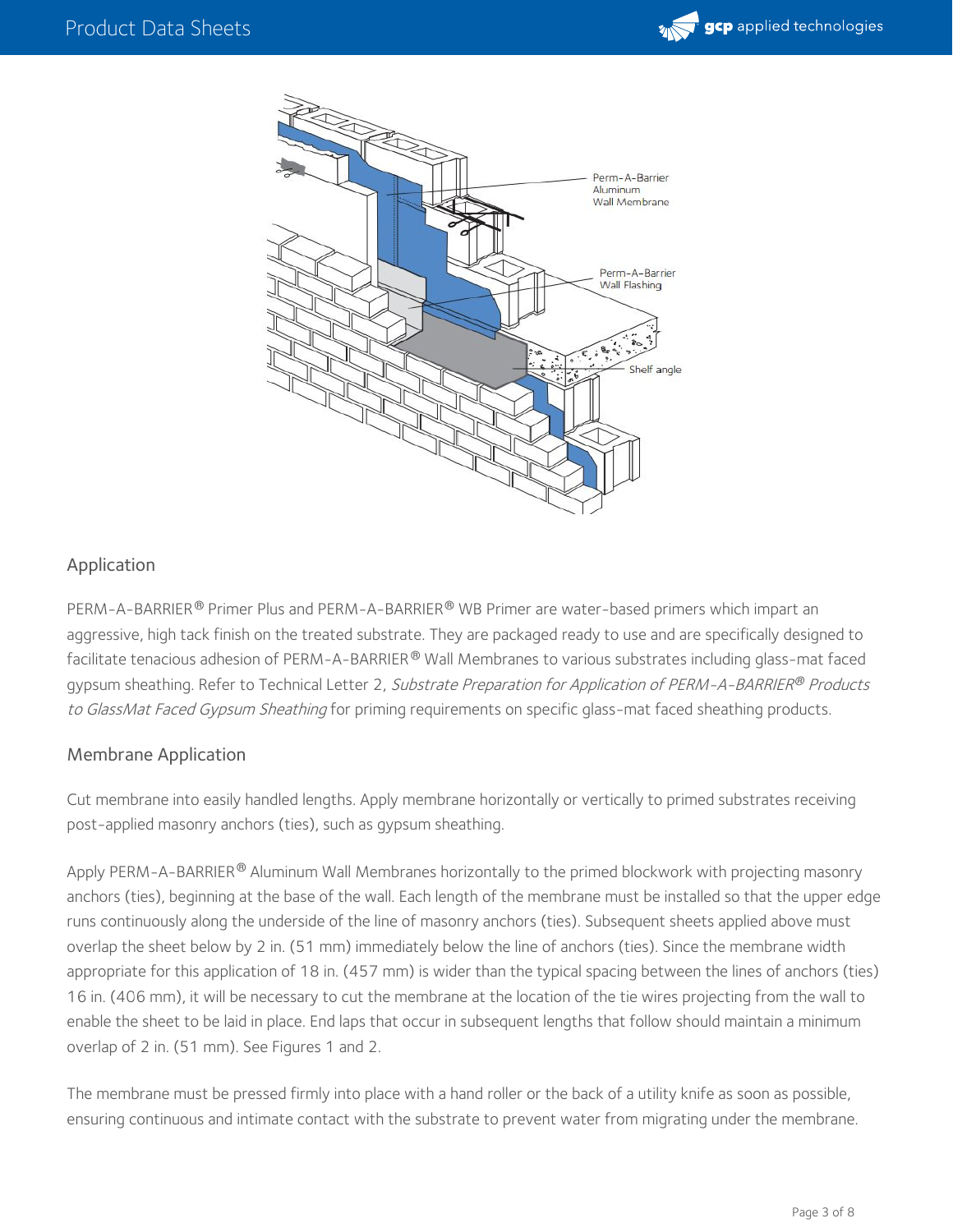

In certain applications such as on soffits, ceilings or substrates such as oriented strand board (OSB), backnail the membrane along the side lap prior to installing the next sheet of membrane to ensure positive contact to the substrate. Additional fastening may be required through the field of the membrane in these applications and must be sealed with S100 Sealant, BITUTHENE®Liquid Membrane or BITUTHENE®Mastic.

Apply S100 Sealant, BITUTHENE®Mastic or BITUTHENE®Liquid Membrane to seal around the tie wire projections. Fit the PERM-A-BARRIER  $^\circledR$  Aluminum Wall Membrane tightly around all penetrations through the membrane and seal using S100 Sealant or BITUTHENE ® Liquid Membrane.

Continue the membrane into all openings in the wall area, such as windows, doors, etc., and terminate at points that will prevent interior visibility. The installation must be made continuous at all framed openings. Coordinate installation of the PERM-A-BARRIER $^\circledR$  Aluminum Wall Membrane with the roofing trade to ensure continuity with the roofing system at this critical transition area.

At the end of each working day, if the wall has been only partially covered, apply a bead of BITUTHENE®Mastic or BITUTHENE®Liquid Membrane along the top edge of the membrane at its termination to prevent vertical drainage of precipitation from penetrating the end and undermining the membrane adhesion. Tool the BITUTHENE®Mastic or BITUTHENE ®Liquid Membrane to ensure it is worked into the surface. For final terminations that will not be covered with membrane, S100 Sealant can be used in lieu of BITUTHENE®Mastic or BITUTHENE®Liquid Membrane. Inspect the membrane before covering and repair any punctures, damaged areas or inadequately lapped seams.

All non water shedding edges must be sealed with S100 Sealant, BITUTHENE®Liquid Membrane or BITUTHENE®Mastic.

#### Membrane Repairs

Repairs must be made using PERM-A-BARRIER® Aluminum Wall Membrane sized to extend 6 in. (150 mm) in all directions from the perimeter of the affected area. The repair piece must be pressed into place with a hand roller as soon as possible to ensure continuous and intimate contact with the substrate.

#### Membrane Protection

PERM-A-BARRIER® Aluminum Wall Membranes must be protected from damage by other trades or construction materials.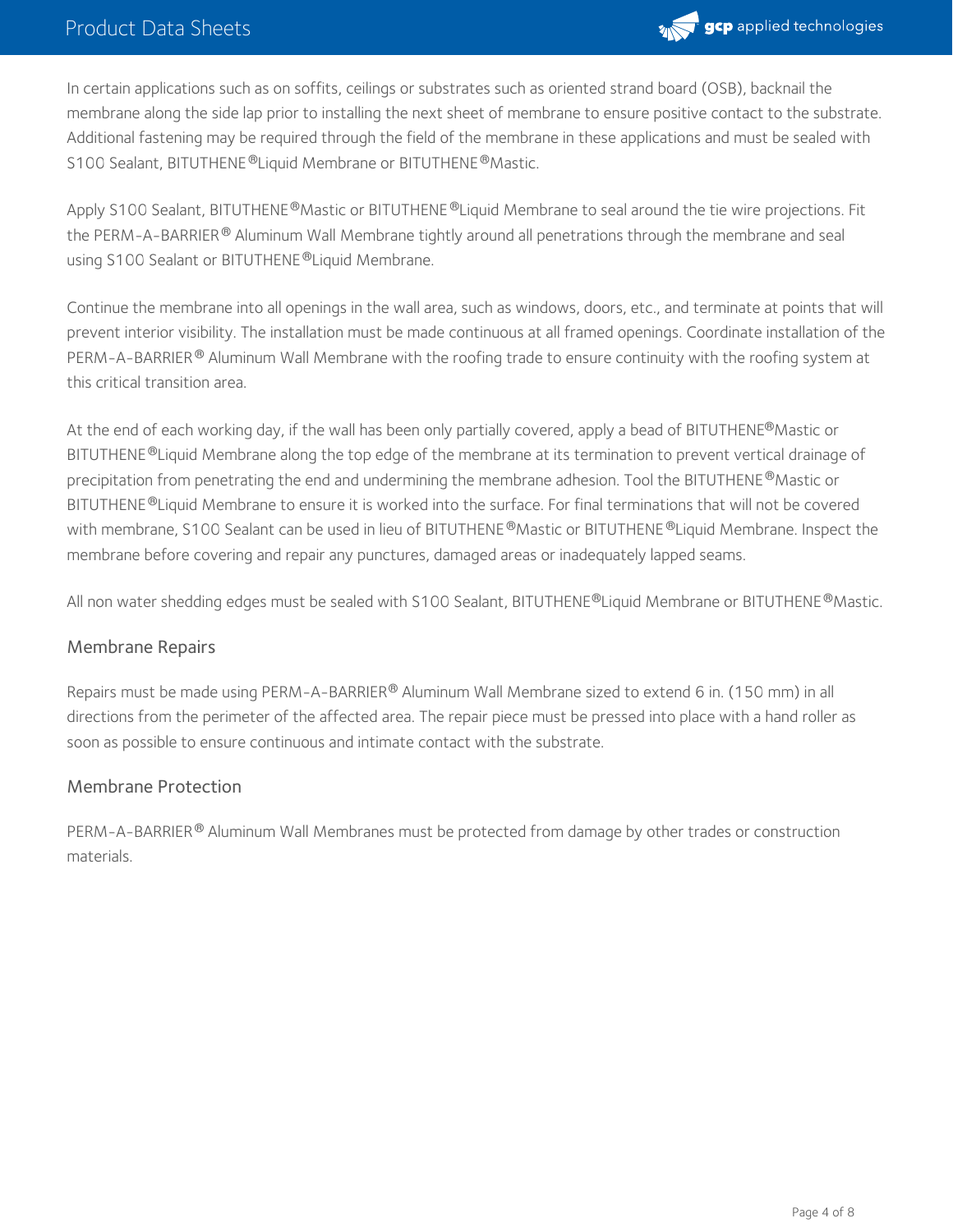





# Storage and Handling Information

All materials must be protected from rain and physical damage. Pallets of PERM-A-BARRIER® Aluminum Wall Membrane must not be double stacked on the job site. Provide cover on top and all sides, allowing for adequate ventilation. Store membrane where temperatures will not exceed 90°F (32°C) for extended periods. All products must be stored in a dry area away from high heat, flames or sparks. Store only as much material at point of use as is required for each day's work.

## Limitations

PERM-A-BARRIER® Aluminum Wall Membranes must not be applied in areas where it will be exposed to direct sunlight permanently, and must be covered within 1 year. Refer to Technical Letter 19, Exposure Guidelines for PERM-A-BARRIER® Self-Adhered Membranes.

PERM-A-BARRIER® Aluminum Wall Membrane and all other PERM-A-BARRIER® self-adhered membranes should not be applied over S100 Sealant.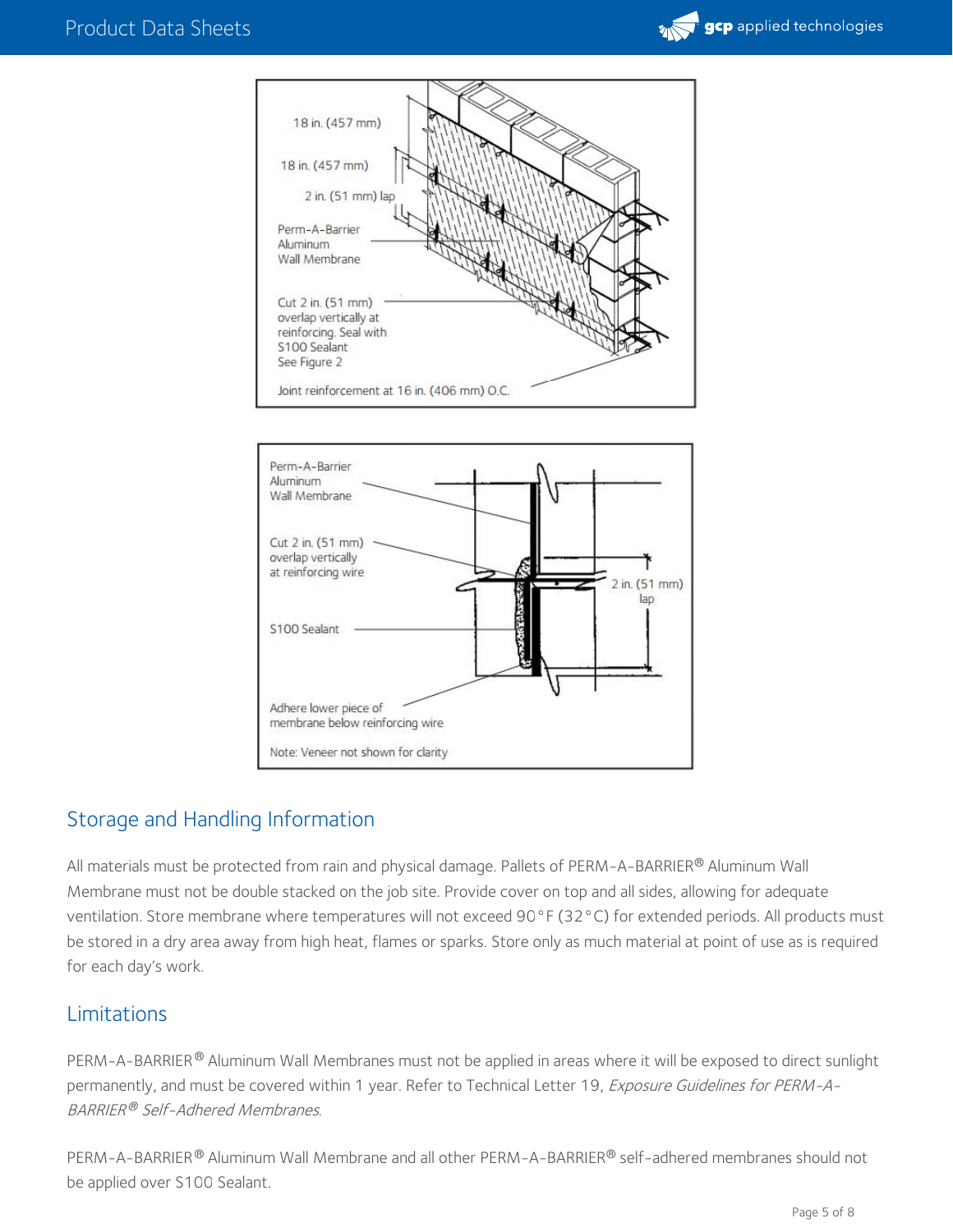

### **Warranty**

PERM-A-BARRIER® products are warranted to be free of defects in manufacture for a period of 5 years. Material will be provided at no charge to replace any defective product.

# Technical Service

Support is provided by full-time technically trained GCP field sales representatives and technical service personnel, backed by a central research and development technical services staff.

# Supply

| <b>PRODUCT</b>                                    | <b>UNIT OF SALE</b> | <b>APPROXIMATE COVERAGE</b>                         | <b>WEIGHT</b> | <b>PALLETIZATION</b>             |
|---------------------------------------------------|---------------------|-----------------------------------------------------|---------------|----------------------------------|
| PERM-A-BARRIER <sup>®</sup> Aluminum 1 roll       |                     | 225 ft <sup>2</sup> (20.9 m <sup>2</sup> ) per roll | 59 lbs/roll   | 25 cartons (25 rolls) per pallet |
| <b>Wall Membranes</b>                             |                     | 3 x 75 ft (0.9 x 25 m) roll                         |               |                                  |
| PERM-A-BARRIER <sup>®</sup> Wall                  |                     |                                                     |               |                                  |
| Flashing                                          |                     |                                                     |               |                                  |
| 12 in. (305 mm)                                   | 3 rolls             | 75 linear ft per roll                               | 25 lbs/roll   | 25 cartons (75 rolls) per pallet |
| 18 in. (457 mm)                                   | 2 rolls             | 75 linear ft per roll                               | 37.5 lbs/roll | 25 cartons (50 rolls) per pallet |
| 24 in. (610 mm)                                   | 1 roll              | 75 linear ft per roll                               | 55 lbs/roll   | 35 cartons (35 rolls) per pallet |
| 36 in. (914 mm)                                   | 1 roll              | 75 linear ft per roll                               | 75 lbs/roll   | 25 cartons (25 rolls) per pallet |
| PERM-A-BARRIER® Aluminum                          |                     |                                                     |               |                                  |
| Flashing                                          |                     |                                                     |               |                                  |
| 6 in. (152 mm)                                    | 12 rolls            | 50 linear ft per roll                               | 6 lbs/roll    | 30 cartons (360 rolls) per       |
|                                                   |                     |                                                     |               | pallet                           |
| 9 in. (225 mm)                                    | 6 rolls             | 50 linear ft per roll                               | 9 lbs/roll    | 30 cartons (180 rolls) per       |
|                                                   |                     |                                                     |               | pallet                           |
| 12 in. (305 mm)                                   | 6 rolls             | 50 linear ft per roll                               | 12 lbs/roll   | 30 cartons (180 rolls) per       |
|                                                   |                     |                                                     |               | palle                            |
| BITUTHENE <sup>®</sup> Mastic - 5 gal pail 1 pail |                     | approx. 120 ft <sup>2</sup> at 60 mils              | 54 lbs/pail   | 36 pails per pallet              |
| BITUTHENE® Mastic - 30 oz                         | 12 tubes            | approx. 30 linear ft x 1/4 in.                      | 32 lbs/carton | 72 cartons (864 tubes) per       |
| tube                                              |                     | bead                                                |               | pallet                           |
| S100 Sealant - 29 oz. Cartridge                   | 1 cartridge         | approx. 30 linear ft x 1/4 in.                      | 29 oz.        | 10 cartridges/ carton            |
|                                                   |                     | bead                                                |               | 42 cartons/ pallet               |
| BITUTHENE <sup>®</sup> Liquid Membrane 1 pail     |                     | approx. 200 Linear ft/gal @ 1" 16 lbs/pail          |               | 100 pails per pallet             |
| $-1.5$ gal pail                                   |                     | wide x 90 mils.                                     |               |                                  |
| BITUTHENE <sup>®</sup> Liquid Membrane 1 pail     |                     | approx. 200 Linear ft/gal @ 1" 44 lbs/pail          |               | 24 pails per pallet              |
| - 4 gal pail                                      |                     | wide x 90 mils.                                     |               |                                  |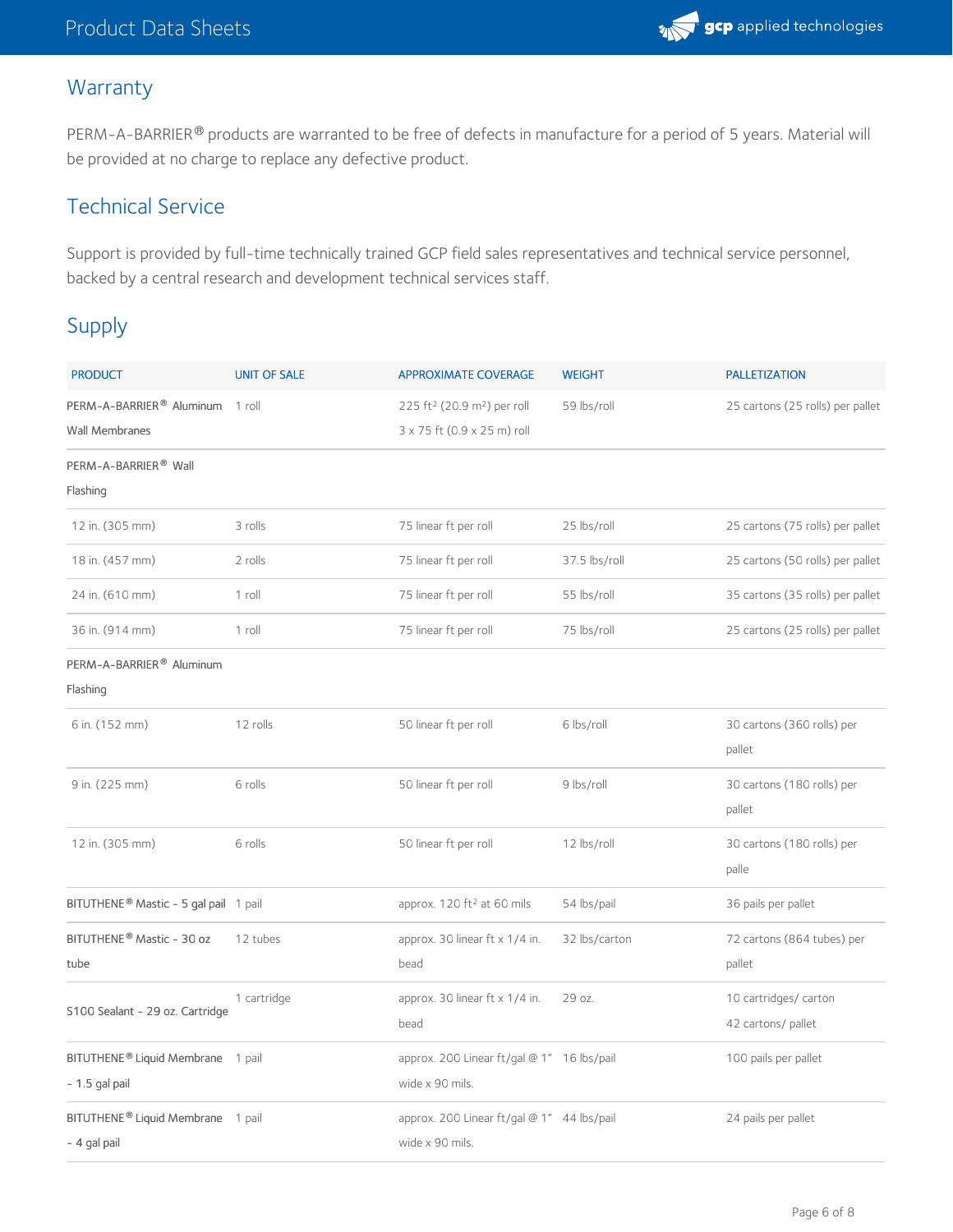

| PERM-A-BARRIER® Primer Plus 1 pail              | $450 - 500$ ft <sup>2</sup> /gal $(11 - 12)$                     | 43 lbs/pail | 36 pails per pallet |
|-------------------------------------------------|------------------------------------------------------------------|-------------|---------------------|
| - 5 gal pail                                    | $m^2/L$ )                                                        |             |                     |
| PERM-A-BARRIER <sup>®</sup> WB Primer 1 pail    | 250-350 ft <sup>2</sup> /gal (6-8 m <sup>2</sup> /L) 45 lbs/pail |             | 32 pails per pallet |
| - 5 gal pail                                    |                                                                  |             |                     |
| BITUTHENE <sup>®</sup> Primer B2 LVC - 5 1 pail | $325 - 425$ ft <sup>2</sup> /gal (7.5-10                         | 44 lbs/pail | 48 pails per pallet |
| gal pail                                        | $m^2/L$ )                                                        |             |                     |

# Physical Properties

| <b>PROPERTY</b>                                                                | PERM-A-BARRIER®<br><b>ALUMINUM WALL MEMBRANE</b>                                   | PERM-A-BARRIER®<br><b>LOW TEMPERATURE</b><br><b>ALUMINUM WALL MEMBRANE</b>         | <b>TEST METHOD</b>       |
|--------------------------------------------------------------------------------|------------------------------------------------------------------------------------|------------------------------------------------------------------------------------|--------------------------|
| Thickness                                                                      | $0.041$ in. $(1$ mm)                                                               | $0.041$ in. $(1$ mm)                                                               | ASTM D3767 method A      |
| Minimum tensile strength, membrane                                             | 400 psi (2.8 MPa)                                                                  | 400 psi (2.8 MPa)                                                                  | ASTM D412 die C modified |
| Minimum tensile strength, film                                                 | 5000 psi (34.5 MPa)                                                                | 5000 psi (34.5 MPa)                                                                | ASTM D412 die C modified |
| Minimum elongation, to failure of<br>rubberized asphalt                        | 200%                                                                               | 200%                                                                               | ASTM D412                |
| Pliability, at 180° bend over 1 in. (25<br>mm) mandrel                         | Pass at $-25^{\circ}$ F ( $-32^{\circ}$ C)                                         | Pass at -45°F (-43°C)                                                              | ASTM D1970               |
| Nail Sealability                                                               | Pass                                                                               | Pass                                                                               | ASTM D1970               |
| Crack cycling, 1/8 in. (3.2 mm) at -<br>$25°F(-32°C)$                          | Unaffected                                                                         | Unaffected                                                                         | ASTM C836                |
| Minimum puncture resistance,<br>membrane                                       | 70 lbs (311 N)                                                                     | 70 lbs/in. width (700 N/m)                                                         | ASTM E154                |
| Lap peel adhesion at<br>minimum application temperature                        | 4 lbs/in. width (700 N/m)                                                          | 5 lbs/in                                                                           | ASTM D1876 modified      |
| Maximum permeance to water vapor<br>transmission                               | 0.05 perms/(Pa.s.m <sup>2</sup> ) (2.9 ng)                                         | 0.05 perms/(Pa.s.m <sup>2</sup> ) (2.9 ng)                                         | ASTM E96 method B        |
| Air permeance of in-place membrane <sup>1</sup>                                | 0.0002 cfm/ft <sup>2</sup> (<0.001 L/s/m <sup>2</sup> )                            | 0.0002 cfm/ft <sup>2</sup> (<0.001 L/s/m <sup>2</sup> )                            | <b>ASTM E2178</b>        |
| Assembly air permeance at 1.57 psf<br>(75 Pa) pressure difference <sup>2</sup> | <0.0008 cfm/ft <sup>2</sup> (<0.004 L/s/m <sup>2</sup> )                           | <0.0008 cfm/ft <sup>2</sup> (<0.004 L/s/m <sup>2</sup> )                           | <b>ASTM E2357</b>        |
| Water absorption (weight gain at 24<br>hours)                                  | 0.1%                                                                               | 0.1%                                                                               | ASTM D570                |
| Wall assembly fire test                                                        | Pass as part of various wall assemblies<br>with foam plastic insulation insulation | Pass as part of various wall assemblies<br>with foam plastic insulation insulation | <b>NFPA 285</b>          |